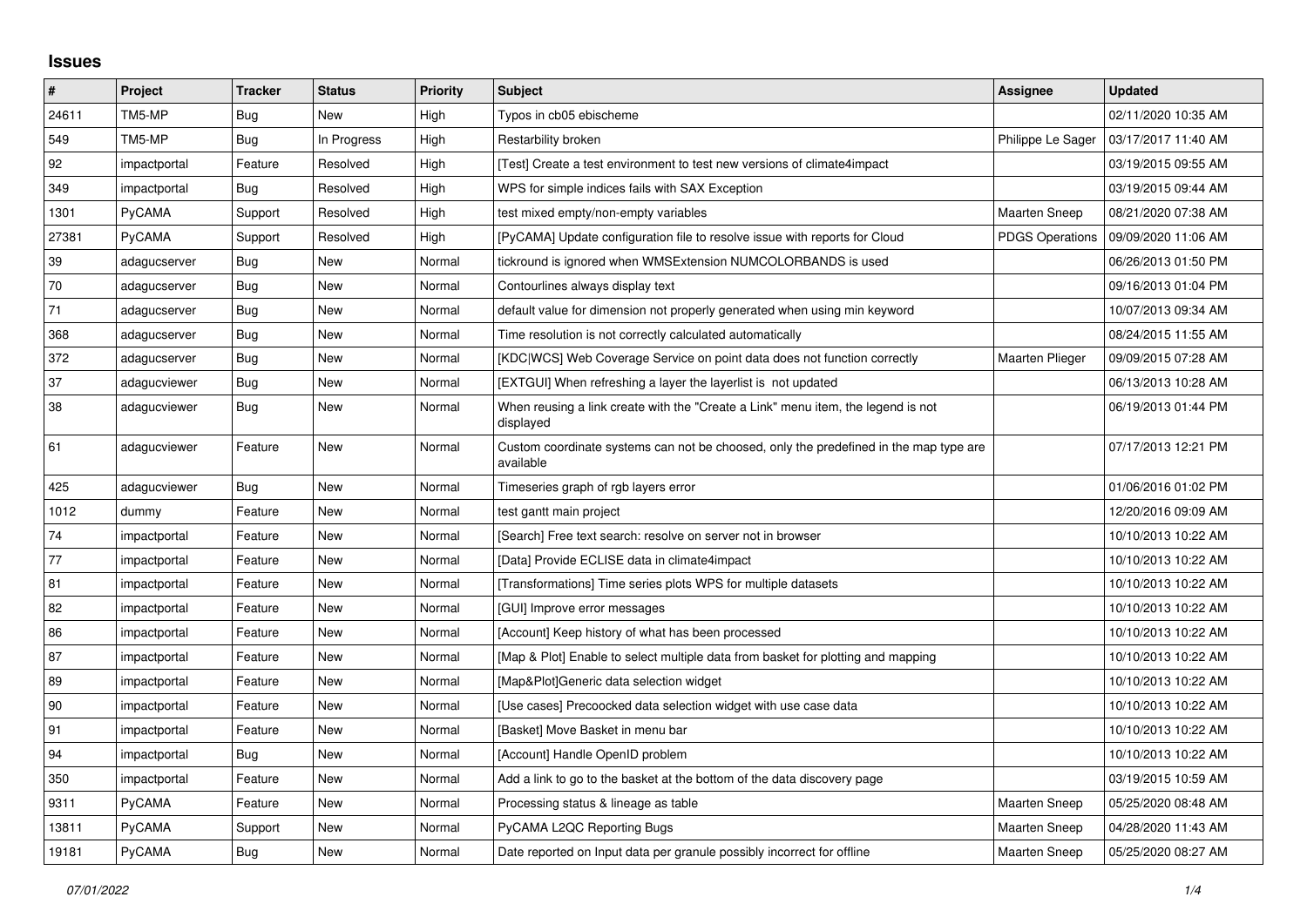| $\vert$ # | Project       | <b>Tracker</b> | <b>Status</b> | <b>Priority</b> | <b>Subject</b>                                                                         | <b>Assignee</b>      | <b>Updated</b>                          |
|-----------|---------------|----------------|---------------|-----------------|----------------------------------------------------------------------------------------|----------------------|-----------------------------------------|
| 26171     | PyCAMA        | Feature        | New           | Normal          | [PyCAMA] Skip L3 data in concatenation tool                                            | <b>Maarten Sneep</b> | 06/02/2020 09:25 AM                     |
| 26181     | PyCAMA        | <b>Bug</b>     | New           | Normal          | [PyCAMA] Time assigned to time-slice                                                   | <b>Maarten Sneep</b> | 06/02/2020 09:27 AM                     |
| 26231     | PyCAMA        | Support        | New           | Normal          | [PyCAMA] Verify configuration of PyCAMA for daily extractions                          | Jacques Claas        | 12/01/2020 05:30 PM                     |
| 27841     | PyCAMA        | Support        | New           | Normal          | [PyCAMA] update filters for HCHO (possibly others) to exclude data with QA value < 0.5 | <b>Maarten Sneep</b> | 10/20/2020 11:43 AM                     |
| 28421     | PyCAMA        | Support        | <b>New</b>    | Normal          | Prepare for version 2 quality control monitoring.                                      | Jacques Claas        | 12/01/2020 05:39 PM                     |
| 30011     | <b>PyCAMA</b> | Support        | New           | Normal          | [PyCAMA] Prepare release of 1.0                                                        | <b>Maarten Sneep</b> | 12/01/2021 10:49 AM                     |
| 32511     | PyCAMA        | <b>Bug</b>     | New           | Normal          | use of coregistration package in loop crashes without warning ("terminated")           | <b>Maarten Sneep</b> | 08/19/2021 11:24 AM                     |
| 1013      | subproject 1  | Feature        | New           | Normal          | test subproject task gantt                                                             |                      | 12/20/2016 09:10 AM                     |
| 362       | TM5-MP        | <b>Bug</b>     | New           | Normal          | Dry deposition total for agreggated NOx                                                | Jason Williams       | 06/24/2015 02:06 PM                     |
| 373       | TM5-MP        | Bug            | <b>New</b>    | Normal          | Diurnal cycle biomass burning emissions                                                |                      | 07/03/2018 12:34 PM                     |
| 2161      | TM5-MP        | <b>Bug</b>     | New           | Normal          | Python datetime.strftime function does not support dates before 1900                   |                      | 08/21/2017 12:35 PM                     |
| 26031     | TM5-MP        | Bug            | New           | Normal          | Wrong rate for KOHHNO4                                                                 |                      | 05/13/2020 12:10 PM                     |
| 23861     | TM5-MP        | <b>Bug</b>     | <b>New</b>    | Normal          | NH2O2 chemistry                                                                        |                      | 05/13/2020 12:10 PM                     |
| 8611      | TurboWin      | Feature        | <b>New</b>    | Normal          | displaying latest obs                                                                  |                      | 12/19/2017 09:36 AM                     |
| 8621      | TurboWin      | Feature        | New           | Normal          | WOW upload                                                                             |                      | 12/19/2017 09:42 AM                     |
| 8631      | TurboWin      | Task           | New           | Normal          | Help files update                                                                      |                      | 12/19/2017 09:43 AM                     |
| 8641      | TurboWin      | Feature        | New           | Normal          | plot position offline                                                                  |                      | 12/19/2017 09:44 AM                     |
| 8651      | TurboWin      | Feature        | <b>New</b>    | Normal          | update to WMO cloud atlas                                                              |                      | 12/19/2017 09:46 AM                     |
| 8661      | TurboWin      | Feature        | New           | Normal          | instruction videos                                                                     |                      | 12/19/2017 09:49 AM                     |
| 8671      | TurboWin      | Feature        | <b>New</b>    | Normal          | option to insert Relative Humidity                                                     |                      | 12/19/2017 09:59 AM                     |
| 8681      | TurboWin      | Feature        | New           | Normal          | SOG and COG computing                                                                  |                      | 12/19/2017 10:03 AM                     |
| 501       | WOW-NL        | Task           | New           | Normal          | HTTP 301 redirection                                                                   | Martin Stam          | 03/22/2016 09:07 AM                     |
| 944       | PyCAMA        | Feature        | In Progress   | Normal          | Documentation of internal workings of PyCAMA                                           | Maarten Sneep        | 12/09/2020 11:13 AM                     |
| 558       | <b>PyCAMA</b> | Feature        | In Progress   | Normal          | Coregistration                                                                         | <b>Maarten Sneep</b> | 11/06/2018 05:47 PM                     |
| 26241     | PyCAMA        | Support        | In Progress   | Normal          | [PyCAMA] Supply list of up to 12 parameters you want to follow over time               | Jacques Claas        | 12/01/2020 05:34 PM                     |
| 10221     | TM5-MP        | Feature        | In Progress   | Normal          | MOGUNTIA and KPP                                                                       |                      | 09/20/2018 01:59 PM                     |
| 336       | TM5-MP        | Feature        | In Progress   | Normal          | budget consistent with mmix                                                            | Philippe Le Sager    | 12/01/2015 10:05 AM                     |
| 574       | TM5-MP        | Support        | In Progress   | Normal          | Optimization of ebischeme can be problematic                                           |                      | Philippe Le Sager   12/20/2017 12:29 PM |
| 595       | TM5-MP        | Bug            | In Progress   | Normal          | Generation of qsub job file seems broken                                               |                      | 07/03/2018 12:39 PM                     |
| 23221     | TM5-MP        | Feature        | In Progress   | Normal          | Remapping of M7 dry/wet radii from restart file missing                                |                      | 12/05/2019 11:07 AM                     |
| 26711     | TM5-MP        | <b>Bug</b>     | In Progress   | Normal          | missing values for lon and lat in regions file                                         |                      | 07/02/2020 08:27 PM                     |
| 40        | adagucserver  | Feature        | Resolved      | Normal          | Highest value in Legend is not necessarily highest value in the map                    | Maarten Plieger      | 07/25/2014 12:06 PM                     |
| 161       | adagucserver  | Bug            | Resolved      | Normal          | Point datasets where the data starts with a nodata value are not displayed at all      | Maarten Plieger      | 07/25/2014 12:46 PM                     |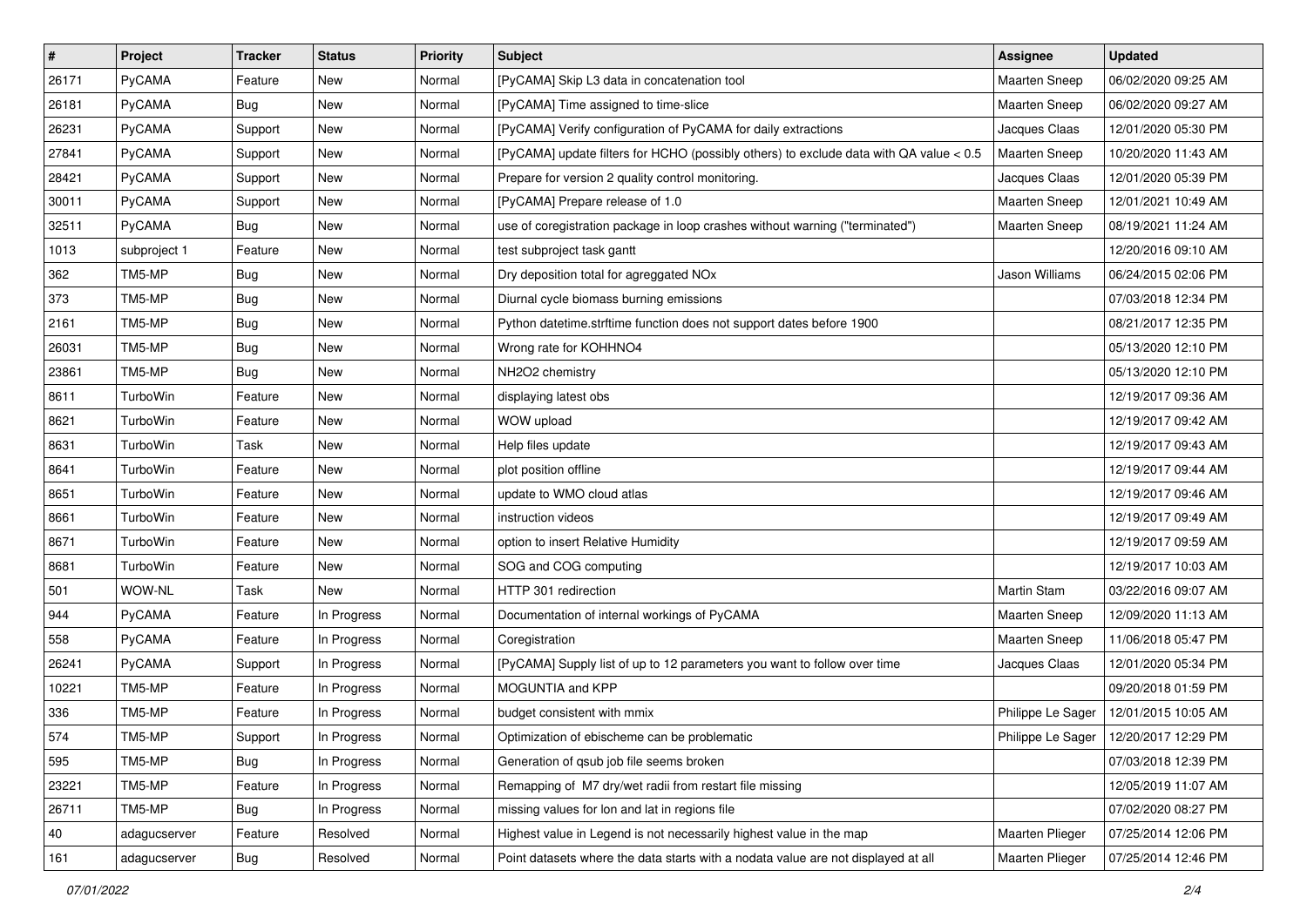| $\vert$ # | Project       | <b>Tracker</b> | <b>Status</b> | <b>Priority</b> | <b>Subject</b>                                                                                             | Assignee               | <b>Updated</b>      |
|-----------|---------------|----------------|---------------|-----------------|------------------------------------------------------------------------------------------------------------|------------------------|---------------------|
| 62        | adagucserver  | <b>Bug</b>     | Resolved      | Normal          | Special tokens like $\lt$ and $\gt$ are not encoded in the GetCapabilities document                        | <b>Maarten Plieger</b> | 07/25/2014 12:05 PM |
| 75        | impactportal  | Feature        | Resolved      | Normal          | [Search]Move backend to ESGF search                                                                        |                        | 07/15/2014 02:10 PM |
| 80        | impactportal  | Feature        | Resolved      | Normal          | [Transformation] CDO indices calculations as WPS service                                                   |                        | 03/19/2015 10:04 AM |
| 83        | impactportal  | Feature        | Resolved      | Normal          | [Basket]Add 'Remove all' button                                                                            |                        | 03/19/2015 09:58 AM |
| 84        | impactportal  | Feature        | Resolved      | Normal          | [Basket]Enable sorting on basket                                                                           |                        | 03/19/2015 09:57 AM |
| 88        | impactportal  | Feature        | Resolved      | Normal          | [Basket]Create widget for basket access in all portal elements                                             |                        | 03/19/2015 09:56 AM |
| 93        | impactportal  | Feature        | Resolved      | Normal          | [Basket] Add a "Get All" button to retrieve all items at once                                              |                        | 03/19/2015 09:56 AM |
| 158       | impactportal  | Bug            | Resolved      | Normal          | [OPENDAP] Wrong HTTP status code when file is missing: 403 instead of 404.                                 | Maarten Plieger        | 03/19/2015 09:53 AM |
| 210       | impactportal  | Bug            | Resolved      | Normal          | OpenID composer accepts only names from 3 characters or more                                               | Maarten Plieger        | 03/19/2015 09:52 AM |
| 73        | impactportal  | Support        | Resolved      | Normal          | [ESG Security] No 'view' on data located at other ESG nodes as BADC and DKRZ                               |                        | 07/15/2014 02:10 PM |
| 159       | impactportal  | <b>Bug</b>     | Resolved      | Normal          | [WPS] When submitting a WPS job, the XML status document is sometimes not directly<br>available --> Error  | Maarten Plieger        | 03/19/2015 09:52 AM |
| 1511      | PyCAMA        | Feature        | Resolved      | Normal          | Synchronization of variables                                                                               | Maarten Sneep          | 08/21/2020 07:37 AM |
| 22591     | PyCAMA        | Feature        | Resolved      | Normal          | Implement O3_TCL on L2QC website                                                                           | Mark ter Linden        | 11/09/2019 05:03 PM |
| 27221     | PyCAMA        | <b>Bug</b>     | Resolved      | Normal          | [PyCAMA] crash when encountering empty files                                                               | Maarten Sneep          | 07/28/2020 01:24 PM |
| 27251     | PyCAMA        | <b>Bug</b>     | Resolved      | Normal          | [PyCAMA] incompatibility with python 3.3                                                                   | Maarten Sneep          | 07/24/2020 08:23 AM |
| 27361     | PyCAMA        | Feature        | Resolved      | Normal          | [PyCAMA] record the file names of the input granules.                                                      | Maarten Sneep          | 07/29/2020 03:23 PM |
| 28981     | PyCAMA        | <b>Bug</b>     | Resolved      | Normal          | [PyCAMA] Hard crash when processing NPP data                                                               | Maarten Sneep          | 11/27/2020 11:54 AM |
| 33291     | PyCAMA        | <b>Bug</b>     | Resolved      | Normal          | [PDGS-ANOM-8804] Processing error on ALH                                                                   | <b>Maarten Sneep</b>   | 10/05/2021 05:33 PM |
| 34921     | PyCAMA        | <b>Bug</b>     | Resolved      | Normal          | Requested time not covered in CTM file                                                                     | <b>Maarten Sneep</b>   | 03/21/2022 09:52 AM |
| 35711     | PyCAMA        | <b>Bug</b>     | Resolved      | Normal          | Delete useless get_pressures function in TM5_profile.py                                                    | Maarten Sneep          | 03/21/2022 09:48 AM |
| 35721     | PyCAMA        | Feature        | Resolved      | Normal          | Speed up get_profiles and get_temperature by numba                                                         | Maarten Sneep          | 03/21/2022 10:55 AM |
| 1146      | PyCAMA        | <b>Bug</b>     | Feedback      | Normal          | Non-synchronized variables yield bogus results                                                             | Maarten Sneep          | 12/09/2020 10:44 AM |
| 14161     | PyCAMA        | Support        | Feedback      | Normal          | Time dependent QC questionnaire                                                                            | Jacques Claas          | 04/28/2020 09:59 AM |
| 15151     | PyCAMA        | Feature        | Feedback      | Normal          | Handling background correction parameters for SO2 and HCHO                                                 | <b>Maarten Sneep</b>   | 05/25/2020 08:47 AM |
| 15161     | PyCAMA        | Feature        | Feedback      | Normal          | Better handle wavelength calibration parameters in UPAS products                                           | Maarten Sneep          | 05/25/2020 08:49 AM |
| 28431     | <b>PyCAMA</b> | Support        | Feedback      | Normal          | [PyCAMA] How long should the daily reports be available once the time-dependent<br>monitoring is in place? | Jacques Claas          | 10/15/2020 10:26 AM |
| 76        | impactportal  | Feature        | New           | Low             | [Search] Group search results in folders                                                                   |                        | 10/10/2013 10:22 AM |
| 85        | impactportal  | Feature        | New           | Low             | [Basket]Enable grouping of data in datasets                                                                |                        | 10/10/2013 10:22 AM |
| 17921     | PyCAMA        | <b>Bug</b>     | New           | Low             | O3 Histogram plots y-label                                                                                 | Maarten Sneep          | 05/25/2020 08:20 AM |
| 338       | TM5-MP        | Feature        | New           | Low             | Modifying and extending input data for refractive indices                                                  | Twan van Noije         | 07/03/2018 12:53 PM |
| 351       | TM5-MP        | <b>Bug</b>     | New           | Low             | NH3 budget terms                                                                                           |                        | 07/03/2018 12:36 PM |
| 440       | TM5-MP        | Feature        | New           | Low             | Assumption in calculation of friction velocity over land                                                   |                        | 07/03/2018 12:51 PM |